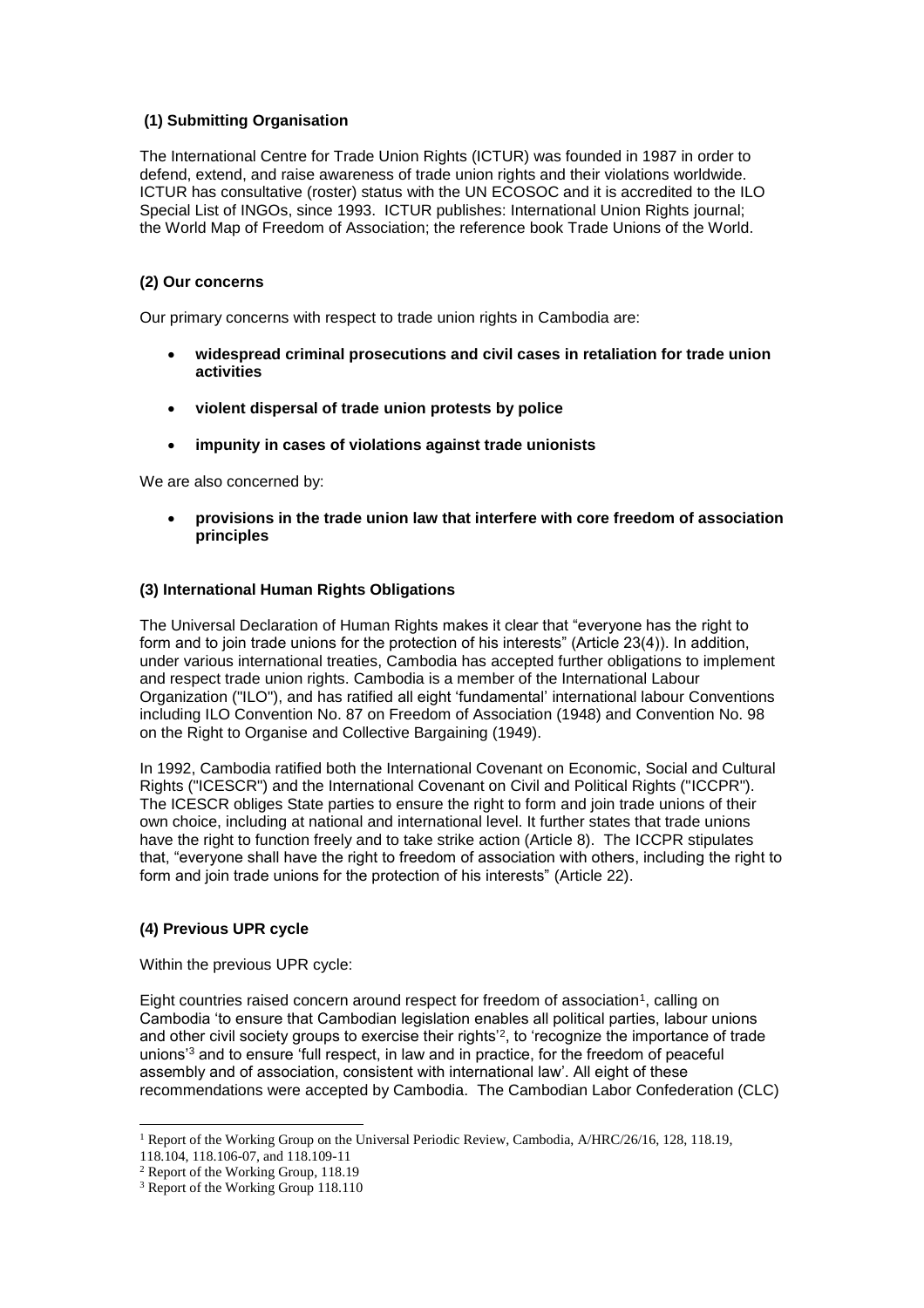called on the Government to 'refrain from any interference in the affairs of trade union organizations and to protect them from any such interference by companies', added that registration of newly formed unions was 'also a problem' that was contrary to labour law and ILO standards<sup>4</sup> .

Five countries called for action to improve the policing of demonstrations<sup>5</sup>, including to ensure 'that peaceful demonstrations can occur safely and without fear of intimidation or excessive use of force on the part of the Cambodian authorities'<sup>6</sup> , to 'put an end to harassment, intimidation, arbitrary arrests and physical attacks, particularly in the context of peaceful demonstrations'<sup>7</sup> , to 'adopt and implement effective measures in order to prevent the use of violence against demonstrators'<sup>8</sup>. Cambodia accepted three of these recommendations. CIVICUS noted that protests 'by trade union activists have been met with increasing violence', that the reaction to 'sometimes violent protests … have themselves spawned further violence', while Human Rights Watch observed that 'strikes are often broken up violently'<sup>9</sup> .

The CLC complained of 'violence and threats against union leaders and activists' and said that it 'happens regularly that people are hired to attack leaders and members of independent unions'. The CLC also raised concerns around anti-union violence and a failure to sufficiently investigate such cases. CLC recalled that trade unionists Chea Vichea and Ros Sovanareth were murdered in 2004 and Hy Vuthy was murdered in 2007. CLC further complained of 'violence and threats against union leaders and activists' and said that 'intimidation harms the trade union movement in many different ways: workers do not feel like becoming member of the unions, and often leaders are dismissed following legitimate actions' $^{\rm 10}$ .

Concerning the problem of impunity, Germany called for 'effective measures to combat the culture of violence and impunity'<sup>11</sup>, which Cambodia accepted. The CLC noted that 'due to the serious shortcomings of the Cambodian judicial system … the actual perpetrators of [the murders of Chea Vichea, Ros Sovanareth and Hy Vuthy] have never been identified' $^{12}.$ 

### **(5) Issues of concern for the present UPR**

Over a number of years, ICTUR has had serious concerns about freedom of association in Cambodia, including, most recently, a spate of legal actions recently brought against trade unions and individual labour rights activists.

### *Legal actions against trade unionists*

One of the problems currently facing trade unionists in Cambodia is a proliferation of legal proceedings against them, including both criminal and civil cases.

 In December 2017 a criminal complaint was filed to the Phnom Penh Municipal Court against a former president of the Free Trade Union of Workers of the Kingdom of Cambodia (FTUWKC). It is alleged that in a radio interview in December, Mony appealed to the European Union to stop importing clothing from Cambodia to protest the dissolution of the Cambodia National Rescue Party last November. He is charged with incitement, under Art. 495 of the Cambodian Criminal Code.

 $\overline{a}$ 

<sup>4</sup> Stakeholder Report for the Universal Periodic Review of Cambodia, 2014, Cambodian Labor Confederation

<sup>5</sup> Report of the Working Group 118.19, 118.29, 118.104, 118.109, and 119.21

<sup>&</sup>lt;sup>6</sup> Report of the Working Group 118.19

<sup>7</sup> Report of the Working Group 118.104

<sup>8</sup> Report of the Working Group 118.109

<sup>&</sup>lt;sup>9</sup> Stakeholder Report for the Universal Periodic Review of Cambodia, 2014, Human Rights Watch

<sup>10</sup> Stakeholder Report, CLC

<sup>&</sup>lt;sup>11</sup> Report of the Working Group 118.13

<sup>12</sup> Stakeholder Report, CLC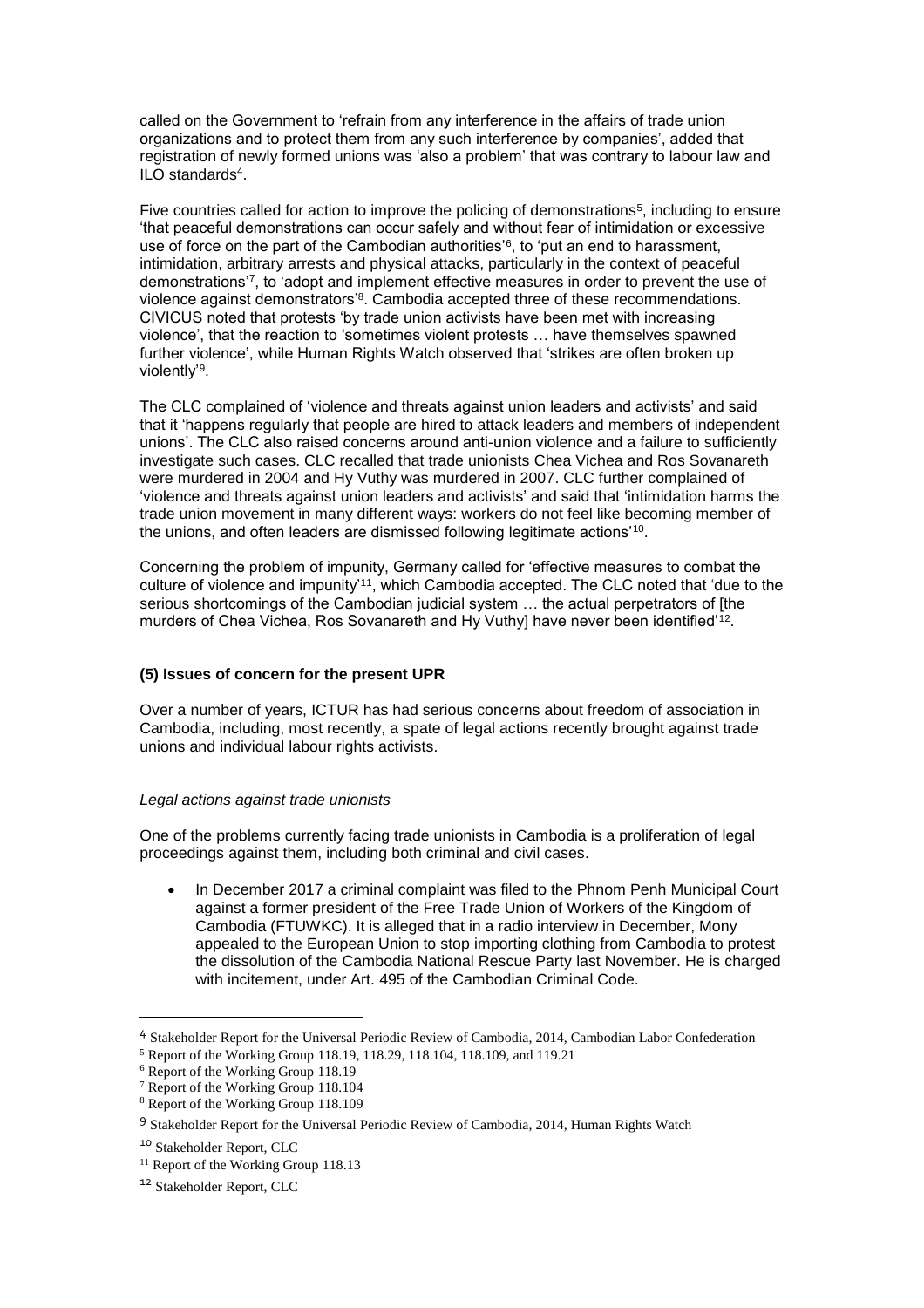- In January 2018 the company began legal action against the Coalition of Cambodian Apparel Workers' Democratic Union (CCAWDU) accusing the union of incitement and threatening workers, which the union denied, arising from strike actions at the Gawon Apparel factory in Kandal province's Takhmao city, in 2017-18.
- On 15 January 2018 a footwear factory worker was summonsed for questioning, further to charges of incitement, destruction of property and obstructing traffic further to strike action at the Meng Da footwear factory in Phnom Penh's Por Senchey district, where workers were demanding annual bonuses, unpaid since 2010. Fifteen other workers were later summonsed.
- On 18 January 2018, prosecutors brought criminal charges and an order for pre-trial detention against a leader of the Center for the Alliance of Labor and Human Rights (CENTRAL), and two other civil society activists, on charges for breach of trust over their handling of funeral funds. The arrested NGO activists denied these charges.
- On 12 and 13 February 2018, four trade union leaders from the Cosmo Textile factory in Snuol district, Kandal province, members of the Workers' Friendship Union, were arrested after the company claimed they had led an illegal strike. The four were questioned by the Phnom Penh Municipal Court on 22 February, without their lawyer being present.

Workers representatives at the 2017 International Labour Conference argued that Cambodia's courts lack independence and that criminal charges against union leaders have remained pending indefinitely to harass and intimidate union leaders. Once charges are lodged, the Workers noted, union leaders are required to 'continuously report to the court and were thus restricted in their freedom of movement'<sup>13</sup> .

The ILO's Committee on Freedom of Association has declared that, it is "incumbent upon the government" to show that the arrest, detention and sentencing of a trade union official are "in no way occasioned by the trade union activities of the individual concerned" and "no one should be deprived of their freedom or be subject to penal sanctions for the mere fact of organizing or participating in a peaceful strike"<sup>14</sup> .

The charges brought against Chea Mony are a complex example. The prosecution was initiated by lawyers representing 120 different unions and federations, including the Cambodian Union Federation (CUF). While ICTUR supports the principle that all trade unions must have recourse to their respective countries' legal systems, we are concerned by the other instances of harassment directed against him and his family, evidenced elsewhere in this report.

# *Cases of violence against trade unionists*

 $\overline{a}$ 

Cambodia has an on-going problem with violence against trade unionists. While the most high profile of these cases, the assassinations of union leaders Chea Vichea, Ros Sovanareth and Hy Vuthy, occurred more than a decade ago, there have been numerous cases of the violent dispersal of trade union demonstrations, which in one instance resulted in the deaths of five protestors.

 On 18 December 2017, a group of unidentified men broke into former union leader Chea Mony's house and attempted to kidnap him. The attack occurred on the same day a legal case was filed against him (see above). Mony has reported that officials from the Ministry of Interior and from the court warned him that unless he leaves Cambodia, he will face the same fate as his brother, Chea Vichea, the founder of the

<sup>&</sup>lt;sup>13</sup> Individual Case (CAS) - Discussion: 2017, Publication: 106th ILC session (2017) [Freedom of Association and Protection of the Right to Organise Convention, 1948 \(No.](http://www.ilo.org/dyn/normlex/en/f?p=NORMLEXPUB:12100:0::NO:12100:P12100_INSTRUMENT_ID:312232:NO) 87) – Cambodia, at: [http://www.ilo.org/dyn/normlex/en/f?p=NORMLEXPUB:13100:0::NO::P13100\\_COMMENT\\_ID:3330983](http://www.ilo.org/dyn/normlex/en/f?p=NORMLEXPUB:13100:0::NO::P13100_COMMENT_ID:3330983) <sup>14</sup> ILO Digest, para. 94 and 672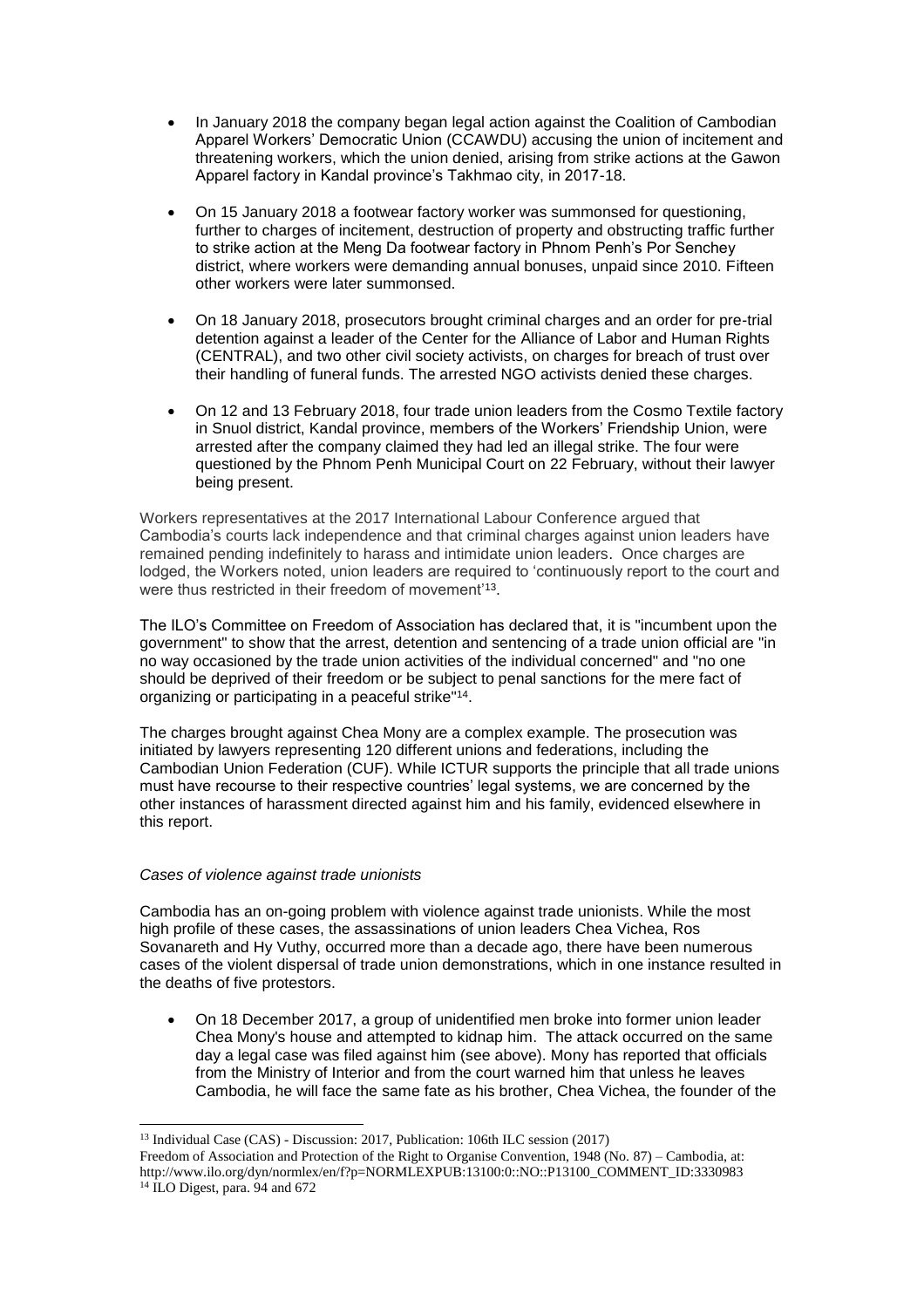FTUWKC, who was assassinated in 2004. Vichea's murder remains in total impunity 14 years after the event.

- On 6 February 2016, workers protesting the dismissal of 45 bus drivers, who had been attempting to form a union at the Capitol Bus Company in Phnom Penh, were violently attacked, leaving several injured. The rights group Licadho reported that several police officers in riot gear participated in the attack.
- On 4 April 2016 several protestors outside parliament protesting against the adoption of the new Trade Union Law were seriously injured in clashes with police.
- On 1 February 2016, some 600 workers from the Star Light Apparel garment factory in the special economic zone (SEZ) in Kandal province were preparing to depart for Phnom Penh, to protest the dismissal of one of the leaders of the Cambodian Labor Solidarity Union, Try Set-ra. These workers were reportedly attacked by dozens of men (including SEZ security guards) armed with steel pipes and meat cleavers. One union member was reportedly hospitalised due to injuries sustained, and several of the protesters' vehicles were damaged.
- In January 2014 there were serious incidents in which major garment sector protests were violently put down by the police, resulting in the deaths of at least 5 workers, with many more receiving serious injuries, and 26 demonstrators arrested

According to the ILO's Committee on Freedom of Association, the rights of workers can only be "exercised in a climate that is free from violence, pressure or threats of any kind against the leaders and members of these organizations, and it is for governments to ensure that this principle is respected"<sup>15</sup>. The use of force by the authorities should only be resorted to in due proportion to the danger to law and order that the authorities are attempting to control. During trade union demonstrations, this should be limited to cases of genuine necessity<sup>16</sup>.

### *Impunity in anti-union cases*

Cambodia has emphatically failed to investigate a series of three high profile murders of trade union leaders, which cases remain in total impunity since 2004 and 2007, respectively. Under pressure to act following the murder of Chea Vichea in 2004 the authorities originally quickly arrested and tried two innocent men, who were subsequently acquitted in 2013. Similar doubts were raised over the conviction (which was overturned, but sent for retrial) of the alleged murderer of trade union leader Ros Sovannareth<sup>17</sup>. The ILO's CEACR expressed "deep concern with the lack of concrete results" concerning investigations into the three murders and urged "the competent authorities to take all necessary measures to expedite the process of investigation"<sup>18</sup> .

There has been a similar failure to properly investigate violence against protestors and threats against trade unionists, with no instances of those responsible for anti-union violence being identified, arrested or charged. No-one has been held to account for the death of five workers during the violent dispersal of protesting garment workers in 2014, further to the attempted kidnapping of Chea Mony in 2017, or in relation to any of the violent dispersal of workers' protests in 2016.

An ILO Direct Contacts Mission in 2008 observed that the judiciary was 'plagued by serious problems of capacity and a lack of independence'<sup>19</sup>. In the light of the mission the CEACR called for inquiries into the murders, the review of convictions and steps to ensure the independence and effectiveness of the judicial system<sup>20</sup>. In 2018, following a further ILO

 $\overline{a}$ 

<sup>15</sup> ILO Digest, paras. 42-45 <sup>16</sup> ILO Digest, paras. 140, 150 and 644 17 CEACR 2011 and 2013 <sup>18</sup> CEACR 2017 19 CEACR 2010 20 CEACR 2010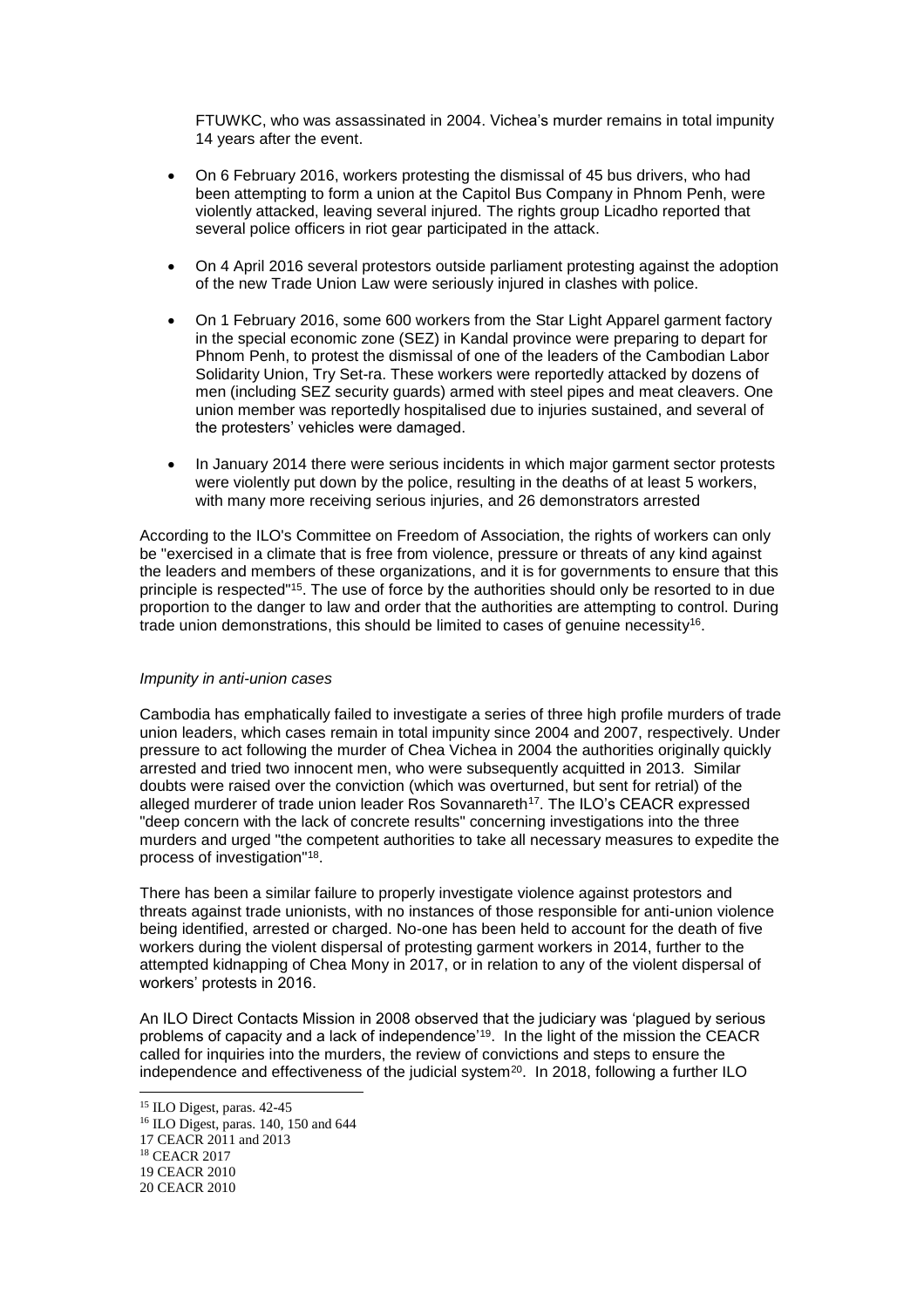mission, the CEACR continued to express concerns around the "lack of independence of the judiciary and its use to criminalize and curtail legitimate trade union activities", and it has urged the Government "to ensure the effectiveness of the judicial system as a safeguard against impunity, and an effective means to protect workers' freedom of association rights during labour disputes, as well as to address the serious concerns raised on the independence of the judiciary and its impact on the application of [Convention 87 on Freedom of Association and Protection of the Right to Organise]"<sup>21</sup> .

### *Legislation*

The new Trade Union Law approved in April 2016 has been adopted in spite of objections from sections of the Cambodian labour movement and from the international trade union community. The law includes many problematic areas, including the following:

- Onerous reporting and compliance obligations for registration
- Ongoing reporting and compliance obligations
- Criminalisation of activities of non-registered trade unions
- Mandated dissolution of unions in certain circumstances, including workplace closure
- Limits to the rights of minority unions, including potentially criminal penalties for attempting to influence the bargaining agenda
- Trade unionists are limited to working only with their mandated 'scope' (placing geographical, professional and sectoral limited on the activities of trade unionists)
- Restrictions on strike action, including potential criminalisation of picketing activities

Fundamentally the law restricts the formation of trade unions, by mandating registration, imposing onerous reporting and compliance obligations which leave unions vulnerable to dissolution. Engaging in the activities of unregistered unions is criminalized<sup>22</sup>, and there are potentially problematic requirements for employers to maintain lists of workers and to share these with the authorities in relation to trade union recognition<sup>23</sup>. Activities associated with peaceful picketing, including blocking workplace entrances and persuading non-strikers to join industrial action attract criminal penalties $24$ . Fines are also anticipated for minority unions who attempt to influence the bargaining agenda, for trade unionists operating outside their mandated 'scope' (geographic, professional or sectoral) <sup>25</sup>, and for failing to comply with onerous reporting requirements. Reports indicate that at least eighty trade unions have been blocked from registering with the Labour Ministry.

Public sector organising deal with under separate legislation: trade union rights for teachers and civil servants are regulated by a number of other laws. In its 2018 report the ILO's CEACR said that it 'must once again urge the Government to take appropriate measures, in consultation with the social partners, to ensure that civil servants – including teachers – who are not covered by the LTU are fully ensured their freedom of association rights under the Convention, and that the legislation is amended accordingly'.

 $\overline{a}$ 

<sup>21</sup> *General Report and observations concerning particular countries*, International Labour Conference, 107th Session, Report III (Part A), First Ed. 2018

<sup>22</sup> Law on Trade Unions, 2016, Articles 14 and 80

<sup>23</sup> Law on Trade Unions, Article 52

<sup>24</sup> Law on Trade Unions, Articles 65(g) and 89

<sup>25</sup> Law on Trade Unions, Article 81